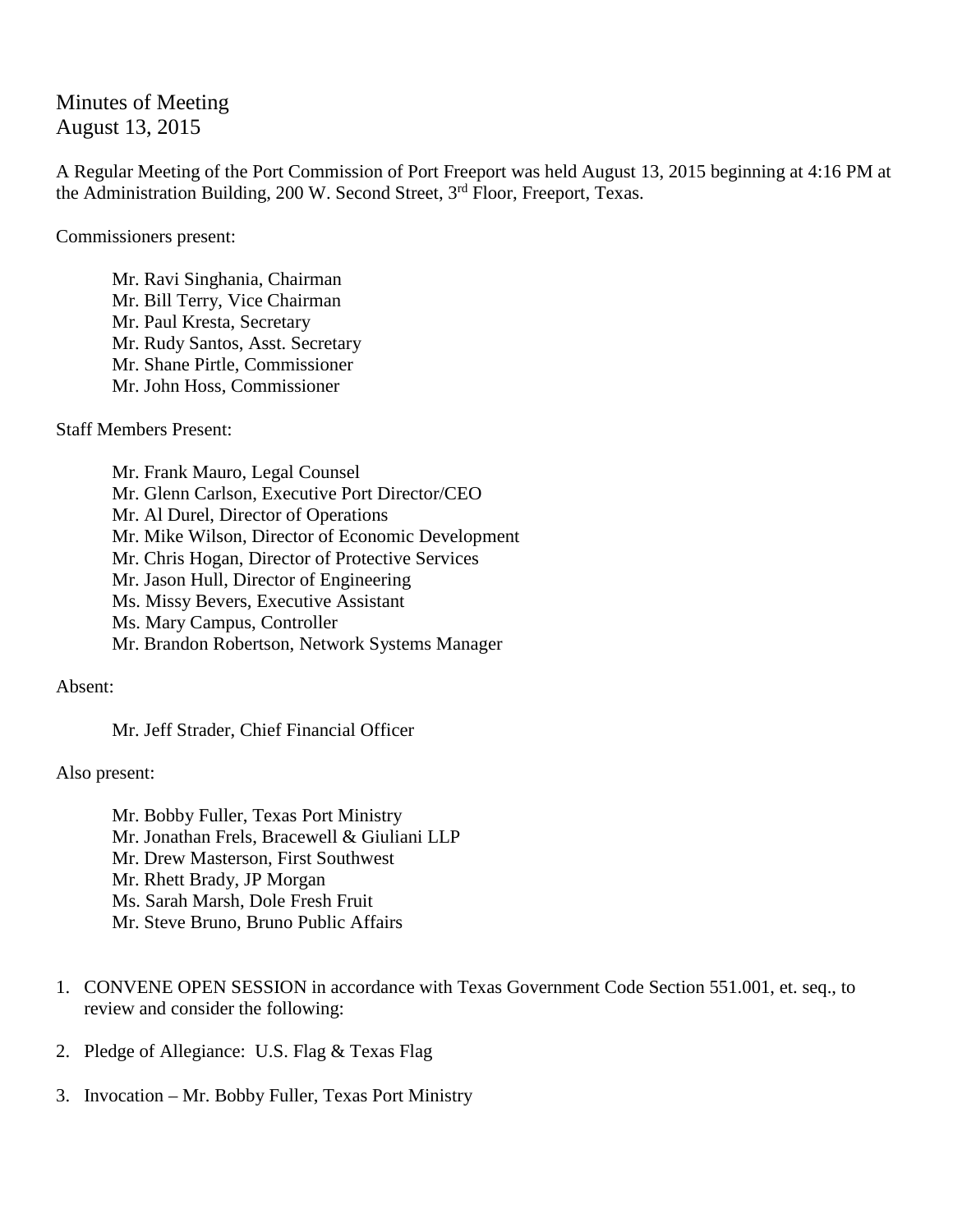- 4. Roll Call All members of the Board were present.
- 5. Approval of minutes from the Regular Meeting held July 23, 2015.

A motion was made by Commissioner Santos to approve the minutes as presented. The motion was seconded by Commissioner Kresta with all Commissioners present voting in favor of the motion.

- 6. Reports from Executive Staff & Commissioners:
	- A. Receive report from Executive Port Director/CEO on activities and matters related to federal, state and local governmental affairs. Port tenant updates, USCOE, rail issues, HGAC/TPC, AAPA Committees, leases, contracts, upcoming Port and civic events and other related administrative and governmental affairs.

Mr. Carlson reported that Jeff Strader continues to recover from medical issues and we look forward to his return. Dole Fresh Fruit has extended their last two year option with will be effective February 1, 2016 through January 31, 2018. The USCOE visit will take place August  $27<sup>th</sup>$ . Key users of the channel will also be present along with Captain Teeter to support the information conveved to the Corps and Mr. Gary Waxman of the OMB regarding the tremendous projection of vessel activity and the safety concerns related to the channel. Commissioner Singhania stated that he, Commissioners Terry and Hoss will also be present for the meeting with the Corps on the  $27<sup>th</sup>$ .

B. Receive report from Commissioners on matters related to meetings and conferences attended, Port presentations and other related Port Commission matters.

Commissioner Hoss reported attending a breakfast with Randy Weber as well as participated in weekly teleconferences with the Corps of Engineers. Commissioner Singhania reported attending a meeting with Phillips 66 as well as a groundbreaking event at BASF.

At this time, Commissioner Singhania stated that for holiday and planning purposes, he is suggesting the tentative board meeting dates for November and December; November 12, December 3 and 17. He also asked if there are any conflicts with the dates to please let Missy know.

7. Receive comments from the Public.

Mr. Steve Bruno with Bruno Public Affairs addressed the Board to give an update on the past legislative session.

8. Adoption of a Fourth Supplemental Resolution Authorizing the Issuance of Port Freeport Senior Lien Revenue and Refunding Bonds, Series 2015A (AMT); Prescribing the Terms and Provisions Thereof; Approving the Sale of the Bonds and Authorizing the Execution and Delivery of a Bond Purchase Agreement and a Paying Agent/Registrar Agreement; Authorizing the Redemption Prior to Maturity of Certain Outstanding Obligations; Approving the Preparation and Distribution of an Official Statement; and Resolving Other Matters Related Thereto

Ms. Campus asked that the Board consider agenda items 8 and 9 at the same time as they are related. Ms. Campus then reminded the Board about the bond issuance Jeff has discussed with them before and the resolutions that were passed in August (201) and January (2015) to reimbursement ourselves for capital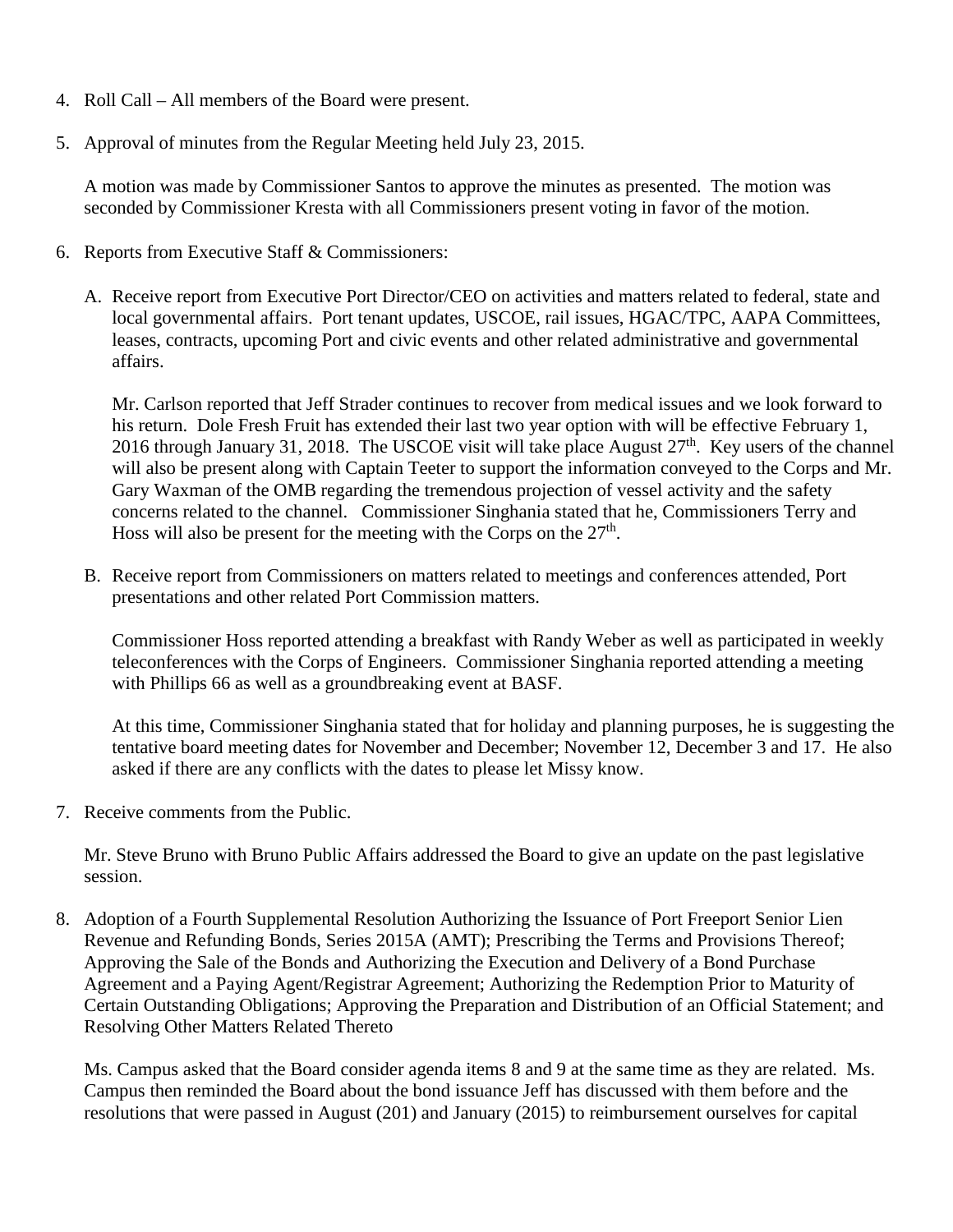improvement projects that have been ongoing which include Parcel 25 improvements for the OEM carriers as well as Velasco Terminal Backland Paving. Drew Masterson with First Southwest and Jonathan Frels with Bracewell & Giuliani to explain the highlights of the bond issue plan which consists of 30 year bonds, approximately \$42 million in total. \$30 million will be for the Velasco Terminal project with \$6 million for refinancing old debt and the balance for the other parcels.

After presentation by Mr. Masterson and Mr. Frels and discussion, a motion was made by Commissioner Terry to approve the resolutions authorizing the issuance of bonds not to exceed \$45 million. The motion was seconded by Commissioner Hoss with all Commissioners present voting in favor of the motion.

9. Adoption of a Fifth Supplemental Resolution Authorizing the Issuance of Port Freeport Senior Lien Revenue Bonds, Series 2015B (AMT); Prescribing The Terms And Provisions Thereof; Approving The Sale Of The Bond And Authorizing the Execution and Delivery of a Bond Purchase Agreement and a Paying Agent/Registrar Agreement; Approving the Preparation and Distribution of an Official Statement; and Resolving Other Matters Related Thereto.

A motion was made by Commissioner Terry to approve the resolution. The motion was seconded by Commissioner Hoss with all Commissioners present voting in favor of the motion.

10. Adoption of a resolution declaring items surplus and ordered sold separately for cash, after notice of sale and receipt of bids to the highest bidder; destroyed if no bids are received; or offered as trade-in for new property of the same general type.

Mr. Hogan stated that this resolution is to surplus the old iPad 2's previously used by Commissioners.

A motion was made by Commissioner Terry to approve the resolution. The motion was seconded by Commissioner Pirtle with all Commissioners present voting in favor of the motion.

11. Approval of Commissioners Travel Arrangements for the AAPA Annual Convention in Miami, Florida November 2-4, 2015.

Commissioner Singhania stated that this travel is for Commissioners Terry, Kresta, himself and possibly Commissioner Hoss. Travel will

A motion was made by Commissioner Terry to approve the travel arrangements. The motion was seconded by Commissioner Hoss with all Commissioners present voting in favor of the motion.

Discussion then took place regarding the additional \$250 registration fee for guests of attendees. A motion was made by Commissioner Hoss to authorize the expenditure for spouses and/or significant others should they attend the convention. The motion was seconded by Commissioner Santos with all Commissioners voting in favor of the motion and Commissioner Singhania abstaining.

12. Approval of Port Policy 2.8.

Ms. Campus stated that this policy covers the liability insurance for commissioners which was previously discussed in committee and additional work on the language was requested. Mr. Strader and legal counsel have fulfilled that request and now recommend approval of this policy. Mr. Mauro gave a brief overview of this policy which states it is the intent of the Port to protect its Commissioners from defense expense and legal liability through the purchase of appropriate public officials' liability insurance.